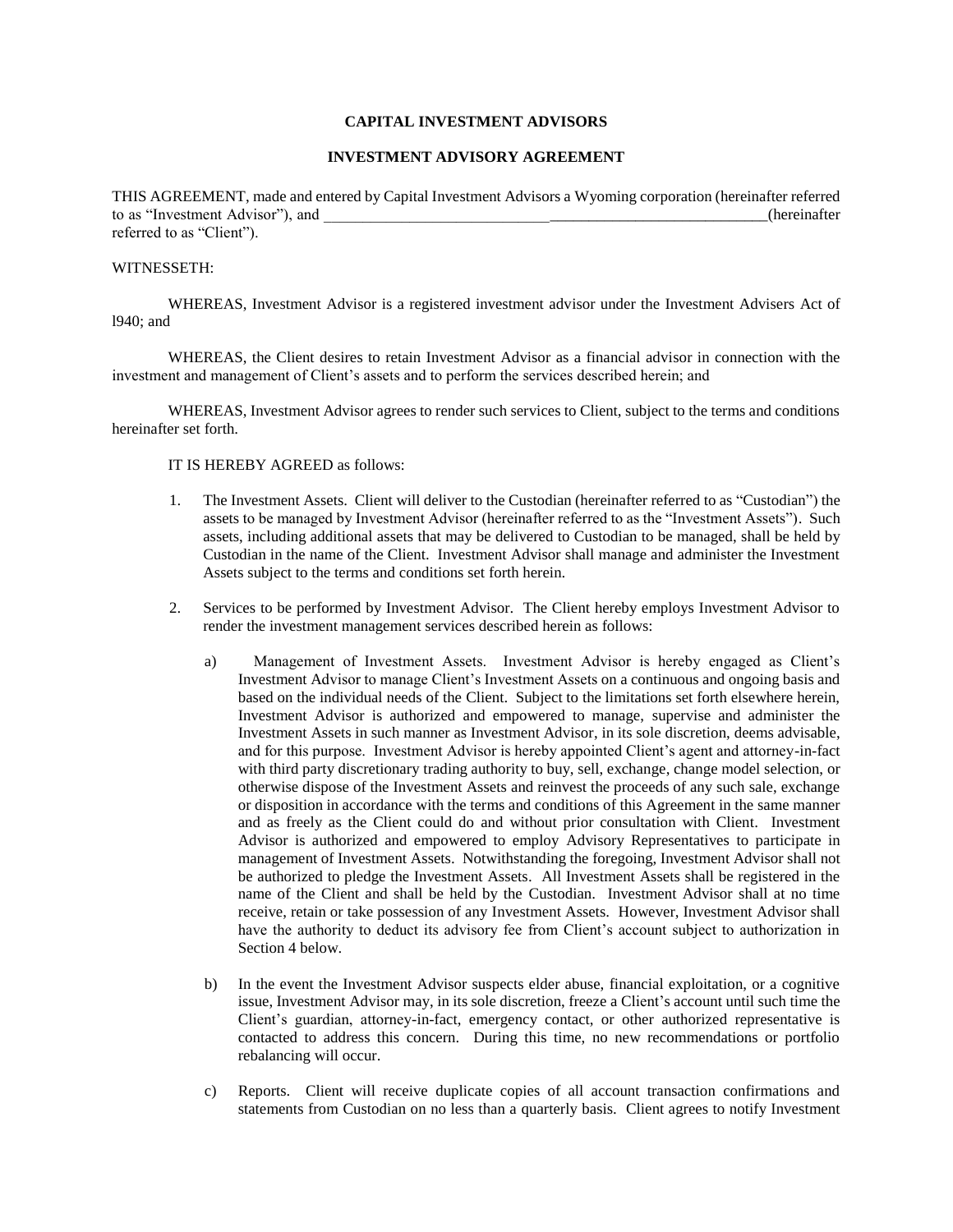Advisor promptly if Client does not receive account statements direct from the account custodian at least quarterly.

- 3. Powers and duties with respect to the Investment Assets.
	- a) Proceeds. Proceeds from the sale of the Investment Assets not representing income shall be reinvested or held for reinvestment without further instructions from the Client. The Client, may, however, at any time, change the instructions contained in this section by notice to the Investment Advisor.
	- b) Investment Assets Held for Reinvestment. Any Investment Assets held for reinvestment shall, to the extent practical, be invested in a money market fund.
	- c) Ownership of the Investment Assets. It is hereby acknowledged and agreed that the Client is the owner of all Investment Assets and that Investment Advisor is acting as the agent of the Client designated to manage and invest the Investment Assets pursuant to and in accordance with the powers set forth herein. Title to the Investment Assets shall remain in the Client's name.
	- d) Since the services referred to herein are advisory in nature, Client expressly understands and agrees that Investment Advisor shall not be held liable in any way relating to the performance of any investment vehicle utilized by Client or the outcome of any decision made in connection with the full or partial implementation of any of the recommendations made by Investment Advisor, provided that Investment Advisor has complied with all federal and state laws and/or regulations regulating the provision of investment advisory services. This provision shall not in any way restrict or waive any remedies or rights of action which Client may have pursuant to applicable federal and state laws and/or regulations.

Client understands that there is no guarantee that Client's investment objectives will be achieved. Client further understands the investment approach, related risk factors, and the fees associated with investing in the Account.

Investment Advisor shall not be held liable for Client's failure to inform Investment Advisor in a timely manner of any material changes in Client's financial circumstances which might affect the manner in which Client's assets are allocated.

- 4. Compensation. For its services hereunder, Client agrees to pay Investment Advisor compensation in accordance with the schedule of fees set forth. Investment Advisor's compensation shall not be based on a share of any capital gains upon or capital appreciation of the funds or any portion of the funds of Client.
	- a) Schedule of Fees Charged to the Account. Client will pay for the services of the Investment Advisor on a quarterly basis according to the following schedule. The initial fee payment will be due at the end of the first calendar quarter after the Client's Account is opened with Custodian (the "opening date") and will be based on the asset value of the Account on the last business day of that quarter. The period for which such payment will be made will run from the opening date through the last business day of the first calendar quarter and will be pro-rated accordingly. Thereafter, the quarterly fee will be based on the Account asset value on the last business day of the calendar quarter and will become due the following business day ("payment date"). Fees are generally rounded to the nearest dollar unless otherwise agreed upon with Client.

Client's billable Investment Assets will be aggregated to determine household asset value annual fee percentage.

The following fee schedule will apply: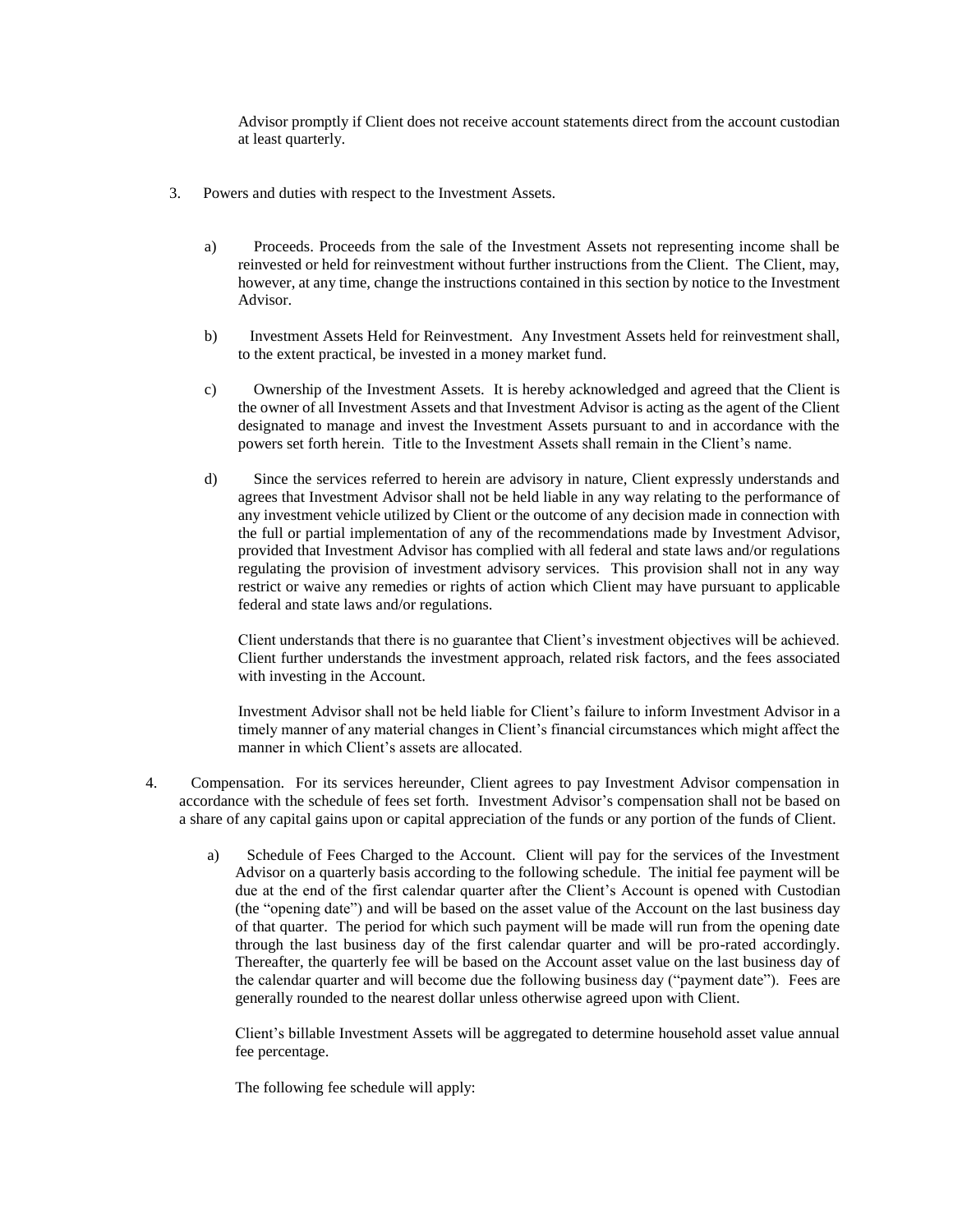# **ANNUALIZED FEES**

| <b>Household Asset Value</b> | <b>Investment Advisor Fee</b> |  |
|------------------------------|-------------------------------|--|
| First \$1,000,000            | 1.00%                         |  |
| Next \$2,000,000             | 0.90%                         |  |
| Next \$2,000,000             | 0.80%                         |  |
| Amounts over \$5,000,000     | 0.70%                         |  |

- Client agrees to utilize the Policy Opportunities Portfolio<sup>SM</sup> strategy offered by Strategas  $\perp$ Asset Management, LLC and agrees to an asset based pricing fee to cover transaction charges as further disclosed in custodial asset based pricing addendum.
- b) Client hereby authorizes the Investment Advisor's fee to be debited from Client's Account. It is the Client's responsibility to verify the accuracy of the Investment Advisor's fee. The Custodian will not determine whether or not the fee is properly calculated. Client may pay the aforementioned fees from outside funds if agreed upon in advance with the Investment Advisor. Fees are negotiable based upon account size, investment objectives, and investment time horizons.
- c) Accounts opened during any fee period will be charged a pro-rated fee based on the number of days remaining in the fee period from the date of initial deposit to the Account. Should either party terminate this Agreement, the quarterly fee shall be based on the asset value on the effective date of the termination, pro-rated for the number of days in the calendar quarter.
- d) Client understands that additional fees or charges may result from maintenance of or trading within the Account, i.e., transaction fees, trade away fees, prime broker fees, etc. Client understands and agrees that any additional fees, charges or expenses resulting from maintenance of or trading within the Account shall be the sole responsibility of the Client.
- 5. Acknowledgments by and Undertaking of Client.
	- a) Client hereby acknowledges that Client chooses Custodian to effect transactions in connection with the Investment Assets, and Client in writing instructs Investment Advisor to use a specific Custodian by signing Custodian specific paperwork.
	- b) Client hereby acknowledges and agrees that Investment Advisor has no specific training in and does not provide tax advice. Client will consult his personal accountant(s) and/or tax preparer(s) with respect to tax consequences of any transactions related to the Investment Assets. It is further understood and agreed that Client and/or his accountant(s)/tax preparer(s) shall have sole responsibility for filling any and all tax reports and returns, as well as the full responsibility for the payment of all taxes assessed on or with respect to any Investment Assets and all taxes due on the income collected on any and all transactions with respect to the Investment Assets.
	- c) The Client hereby acknowledges and agrees that Client's personal attorney(s) shall be solely responsible for the rendering and/or preparation of any legal advice, legal opinions, determinations and legal documents in connection with the Investment Assets.
	- d) Account Reviews. Client hereby acknowledges that Client may schedule an appointment with Investment Advisor at any time at no additional cost. Client is encouraged to schedule an annual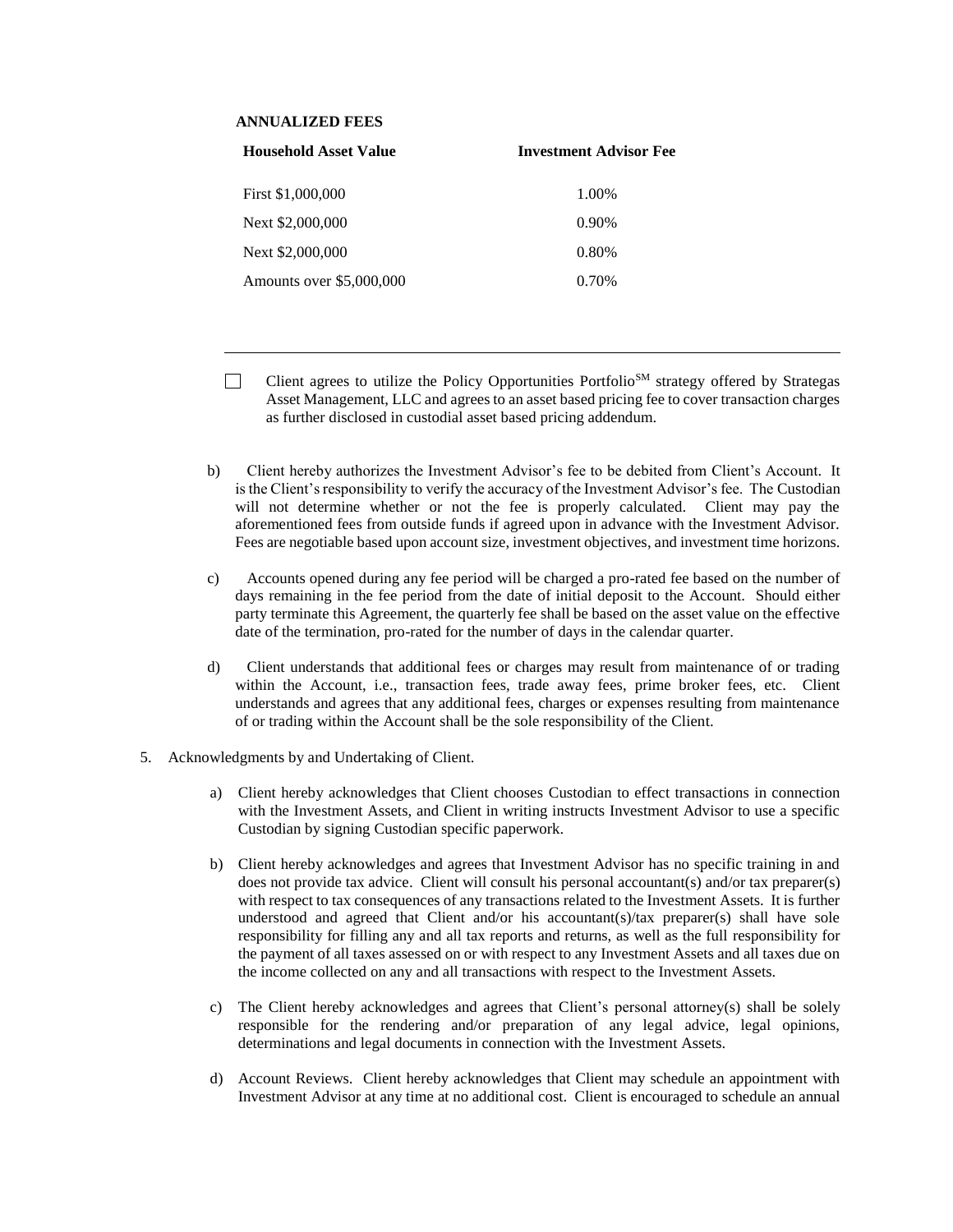review with Investment Advisor. However, if anything changes with the Client's financial situation, investment goals and objectives or if Client has any concerns, Client is to notify Investment Advisor promptly.

- e) Proxies and other Legal Notices. Client hereby authorizes Investment Advisor to vote proxies on behalf of Client, unless preferred otherwise in writing on Custodian paperwork. Client hereby acknowledges receipt of Investment Advisor's Proxy Voting Policy as described in Advisor's Disclosure Brochure, Form ADV Part 2A.
- f) In providing all services hereunder, Investment Advisor will rely on the financial and other information provided by Client without any duty or obligation to investigate the accuracy or completeness of the information. Where this agreement is signed by more than one person representing "Client", this includes information and instructions provided by only one such person, and Investment Advisor shall have no duty or obligation to verify any such information or instructions with any other signatory to this agreement.
- 6. Termination of Agreement. Any party to the other parties may terminate this Agreement at will upon notice, and termination will become effective upon receipt of such notice. Such termination will not, however, affect the liabilities or obligations of the parties incurred or arising from transactions initiated under this Agreement prior to such termination, including the provisions regarding indemnification, which shall be deemed to survive any expiration or termination of this Agreement. In the event of termination, Investment Advisor shall be under no obligation to liquidate the securities or other investments owned by Client, unless explicitly requested by Client. Upon receipt of notice of termination, Investment Advisor will calculate and debit prorated advisory fee for the quarter to the date of termination. In the event Investment Assets have transferred from the account or liquidated, Investment Advisor will send Client an invoice for the prorated amount. Fees are due to the Investment Advisor upon receipt of the invoice.
- 7. Nonassignability. Either party without the prior written consent of the other shall not assign this Agreement.
- 8. Electronic Notices. Investment Advisor is required to deliver certain documents to the Client. Additionally, Investment Advisor will periodically provide reports on Client's account, newsletters, and other notices and communications. **Client hereby consents to the Investment Advisor's use of electronic means, such as e-mail and/or Investment Advisor's client portal, to make such delivery. This delivery may include notification of the availability of such document(s) on a website, and Client agrees that such notification will constitute "delivery." Investment Advisor will provide a paper copy of any particular document requested by the Client at any time. Client understands that this consent is effective until revoked, and Client may revoke this consent for electronic delivery at any time by providing Investment Advisor notice. Client further agrees to provide Investment Advisor with Client's e-mail address and to keep this information current at all times by promptly notifying Investment Advisor of any change in e-mail address.** 
	- $\Box$ **Client does not agree to electronic delivery of required disclosures and other communications and Client requests that Investment Advisor sends required disclosures and any other communications and reports in paper form by the U.S. Postal system.**
- 9. Disclosures. Client hereby acknowledges receipt of the Disclosure Brochure (Form ADV Part 2A and 2B) provided by the Investment Advisor.
- 10 Privacy Notice. Client hereby acknowledges that Client was furnished with the Privacy Notice provided by the Investment Advisor.
- 11. Sole Agreement. This Agreement constitutes the entire understanding of the parties hereto with respect to the subject matter hereof.